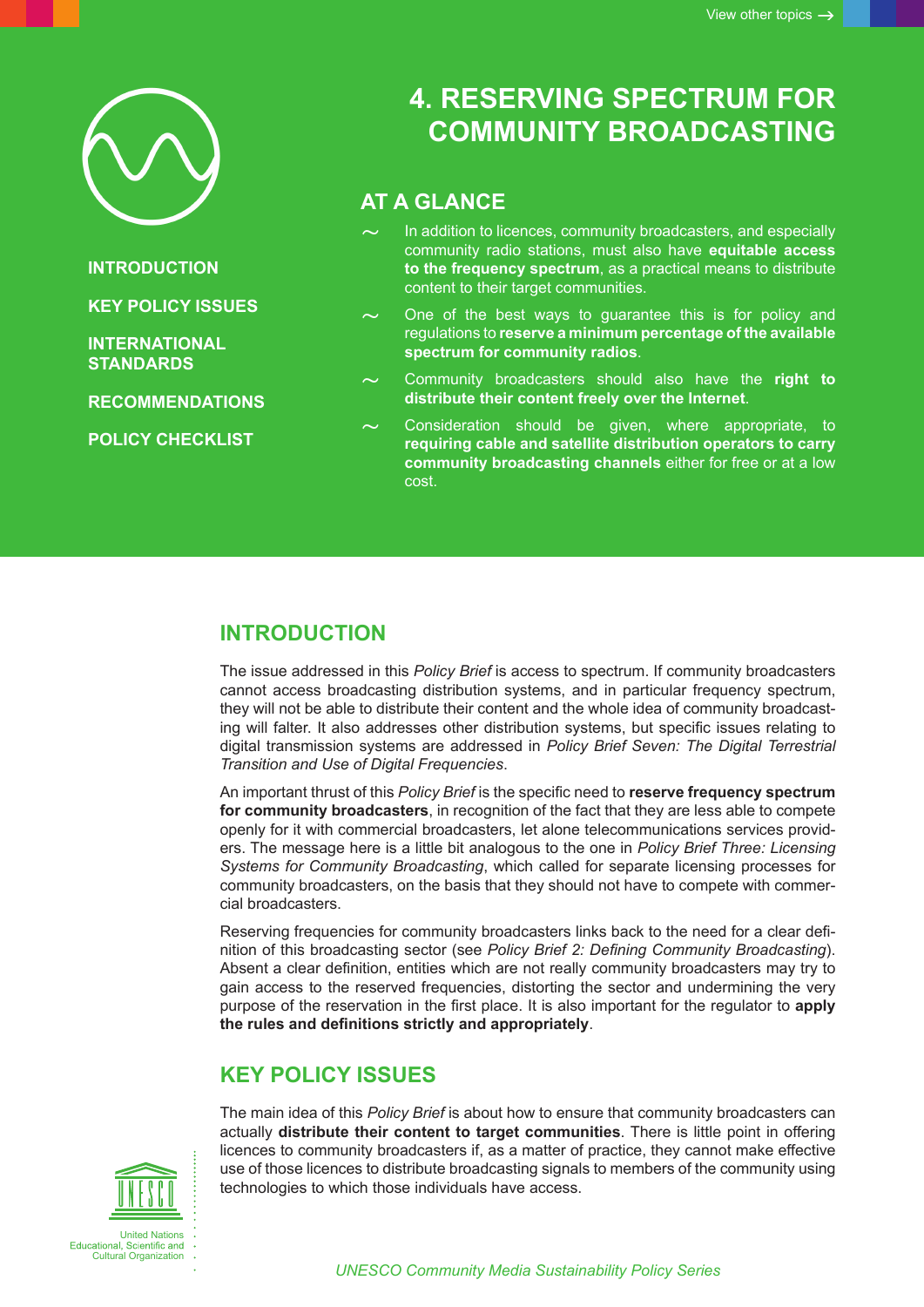In practice, the **dominant type of community broadcaster in most of the world is radio**  and the dominant form of distribution of radio remains via terrestrial frequency spectrum using analogue transmitters. So a key question is how to reserve an equitable portion of that spectrum for community radios. In some countries, community televisions also distribute terrestrially and, again, this requires fair access to frequency, albeit much larger frequency allocations.

#### **1. Equitable access to frequency spectrum**

As noted below, numerous international statements call for an **equitable allocation of frequency spectrum to community broadcasting**. This seems uncontroversial as a principle but the matter becomes significantly more complicated when one attempts to unpack what equitable actually means.

In practice, different approaches have been employed here. In some countries, a **flat percentage of broadcasting frequencies** have been allocated to community broadcasting. In a few, this is 33 percent of all frequencies, presumably on the basis that it is one of the three tiers of broadcasting. This does not really make sense, however, since this sort of allocation needs to be based on real life factors such as overall demand for frequency and the capacity of the community broadcasting sector to make effective use of frequency. In addition, a different allocation would presumably be reasonable for radio than for television, given that community radio is relatively more developed in most countries. In other countries, a smaller percentage of the spectrum, for example 20 percent, has been reserved while other countries limit the reservation to radio frequencies (such as the FM and AM bands).

In some other countries, the legislation simply refers to the idea of a fair or equitable allocation and then leaves it up to the **regulator to decide on a case-by-case basis what this might be**. The risk with this approach is that only a quite organised, forward planning



regulator will actually be able to ensure that a sufficient amount of frequency goes to community broadcasters, as it is difficult to avoid the pressure to operate on a first-come first-served basis.

Yet another approach is to provide for **at least one community radio in each geographic community**, with an option for the regulator to allocate more licences where this is warranted and there is interest. This somehow strikes a balance between the two approaches although it is based on a rather minimal approach towards allocating spectrum to community radios.

#### **2. Access to other distribution platforms**

The Internet is quickly becoming the dominant global communications platform and in more developed countries radio and even television stations are increasingly using it for distribution purposes. At the same time, globally Internet access has only reached about 40 percent penetration, with many of those living in communities served by community broadcasters re-

maining offline. It is clear that community broadcasters, like their commercial counterparts, **should have the right to distribute over the Internet** but, for many of these broadcasters, at least for the near term, this will remain a secondary distribution system in terms of reaching their target audiences.



In many cases, cable and satellite distributors, whether television or radio, have excess capacity in the sense that they can carry additional stations on their services. Taking advantage of this, in some countries these sorts of service providers are subject to **must-car-**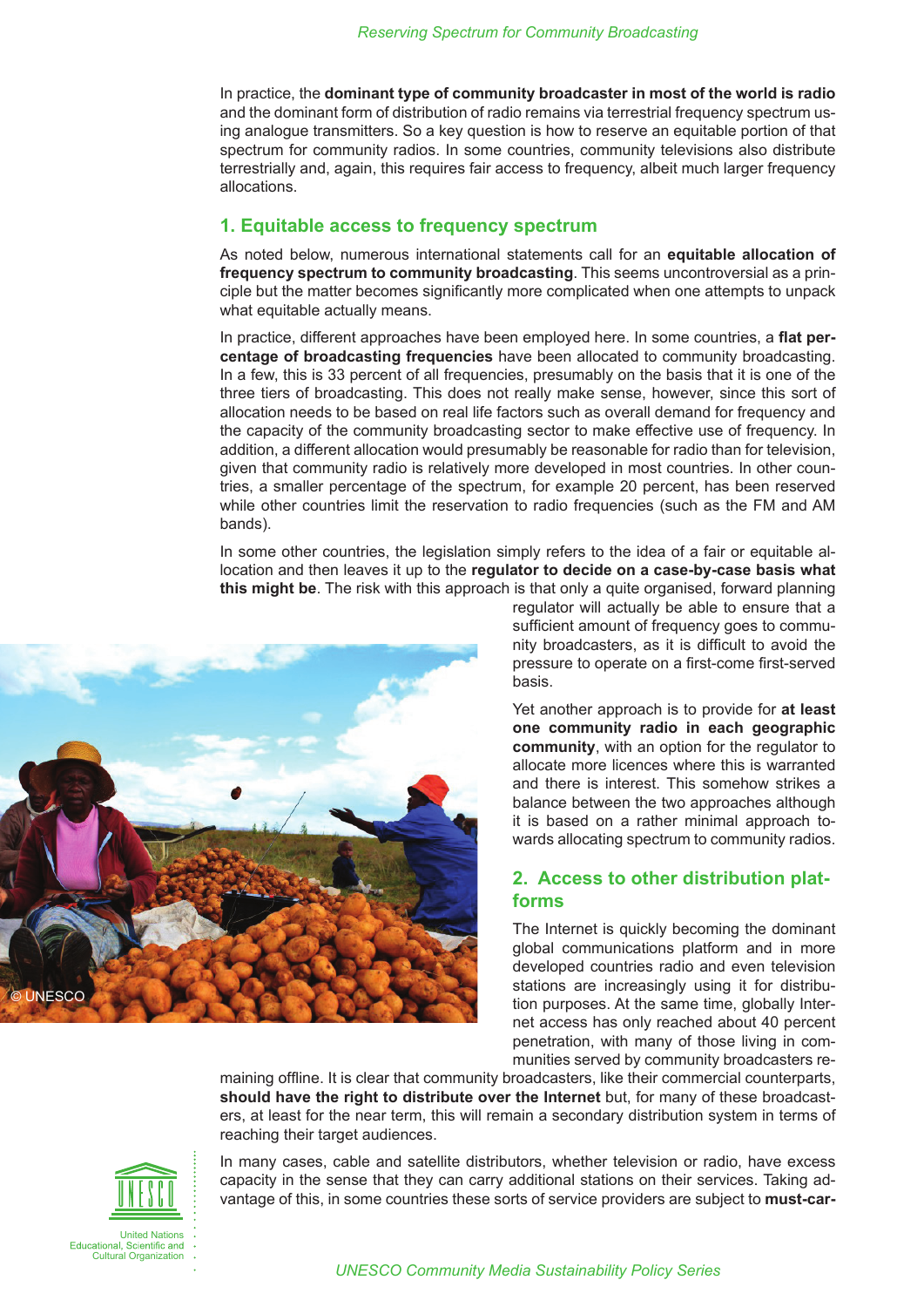<span id="page-2-0"></span>**ry obligations for community broadcasting**. Thus, cable and/or satellite operators are sometimes required to make channels available to the community which they then distribute for free. In these cases, there is also a need to ensure complementary access to support services, such as being **featured appropriately in electronic programme guide**s.

#### **3. Alternative approaches**

Beyond these approaches to distribution of community broadcasting, a few more innovative approaches have been employed. For example, in some countries, very low-power stations, say of five to ten watts, **may simply start using any free frequencies** (i.e. frequencies which have not been licensed), as long as they do not interfere with any licensed users. Of course in this case these low-power operators have to cede the frequency if it is subsequently allocated via a licensing process to another user.

### **INTERNATIONAL STANDARDS**

Quite a few international statements call for the equitable allocation of broadcasting frequency spectrum among the different types of broadcasters. For example, Principle V(2) of the *Declaration on Principles of Freedom of Expression in Africa* calls for an, "equitable allocation of frequencies between private broadcasting uses, both commercial and community". Similarly, the UN Human Rights Committee's *2011 General Comment* states:

> *Licensing regimes for broadcasting via media with limited capacity, such as audiovisual terrestrial and satellite services should provide for an equitable allocation of access and frequencies between public, commercial and community broadcasters.*

The *2009 Declaration of the Committee of Ministers of the Council of Europe* on the role of community media in promoting social cohesion and intercultural dialogue, on the other hand, calls for "a sufficient number of frequencies" to be allocated to community broadcasters.

Other statements refer more broadly to the right to community broadcasters to have access to different types of distribution systems. For example, the *African Charter on Broadcasting 2001* calls for an equitable allocation of broadcasting frequencies among the three tiers of broadcasters, but also calls for the right of community broadcasters to have access to the Internet to be respected.

Principle 5 of the *AMARC Principles for a Democratic Legislation on Community Broadcasting* notes that "organized communities and non-profit groups have the right to use all available broadcasting and telecommunications technologies". A good statement along these lines, also covering all distribution systems, is found in the *2007 Joint Declaration of the special international mandates on freedom of expression*, which states:

> *Different types of broadcasters – commercial, public service and community – should be able to operate on, and have equitable access to, all available distribution platforms. Specific measures to promote diversity may include reservation of adequate frequencies for different types of broadcasters, mustcarry rules, a requirement that both distribution and reception technologies are complementary and/or interoperable, including across national frontiers, and non-discriminatory access to support services, such as electronic programme guides.*

#### **RECOMMENDATIONS**

**1.** That part of the radio frequency spectrum used for broadcasting should be allocated equitably among the three tiers of broadcasting, including community broadcasting. While there are different legitimate ways of doing this, **reserving a specific minimum percentage of frequencies for community broadcasting i**s a robust way to ensure that adequate spectrum is in practice allocated to this sector. In some cases, it may make sense to begin with an allocation of frequency for community radio.